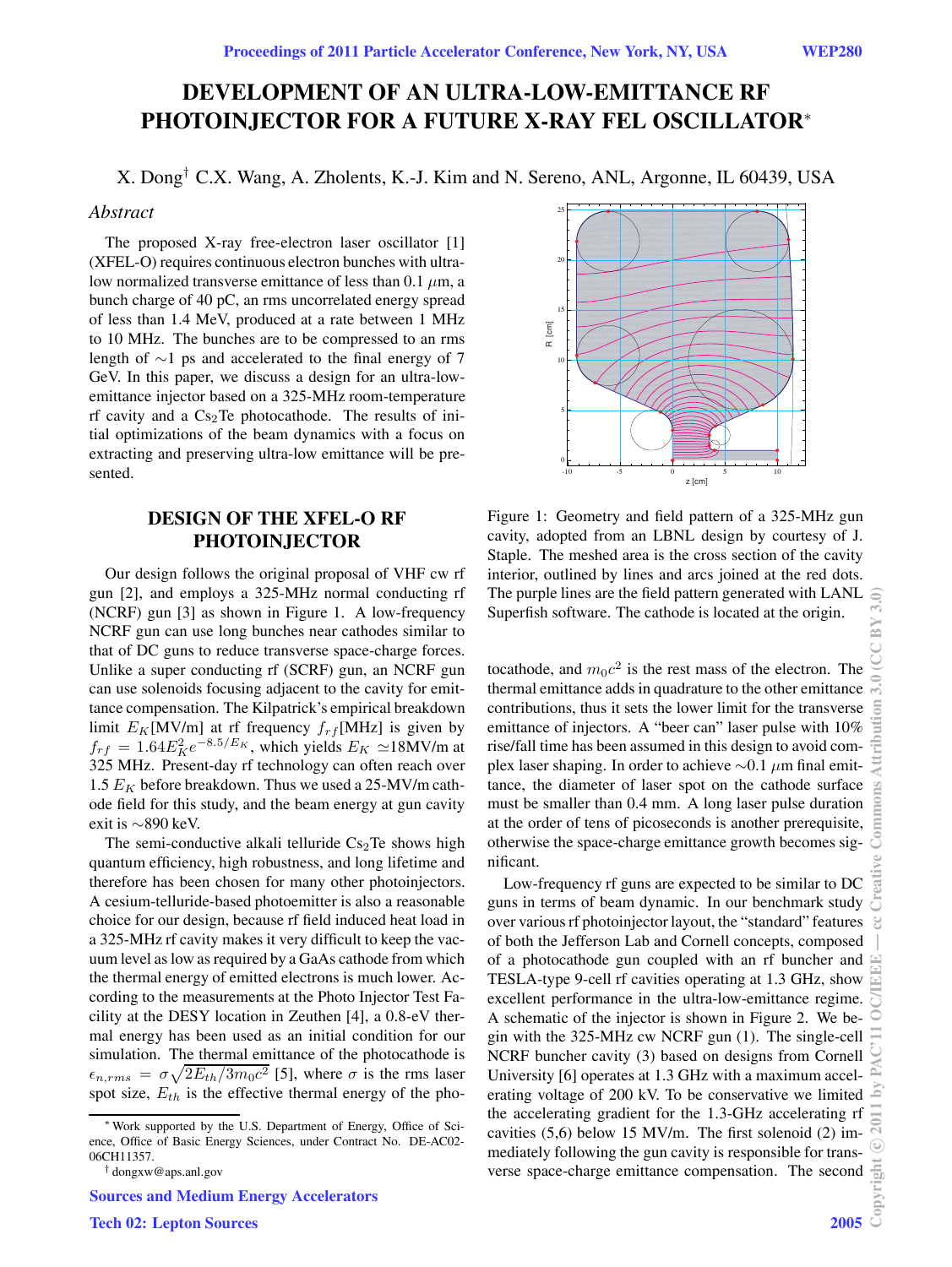WEP280 Proceedings of 2011 Particle Accelerator Conference, New York, NY, USA



Figure 2: Schematic injector layout. 1) 325-MHz rf gun; 2) focusing solenoid; 3) 1.3-GHz buncher cavity; 4) focusing solenoid; 5) SCRF bi-cavity module containing two 1.3-GHz TESLA-type cavities; 6) Cryomodule containing eight 1.3- GHz TESLA-type cavities; 7) 3.9-GHz cryomodule containing four TTF 3.9-GHz SCRF cavities; 8) Symmetric chicane bunch compressor.

solenoid (4) located after the buncher matches the beam optics to the booster and also compensates emittance growth from space charge. The design of the solenoid is taken from [7].

In cooperation with the buncher cavity, a ballistic bunching section (5) reduces the rms length of electron bunches generated by laser pulses with duration between 40 and 80 ps to ∼5 ps before they enter a magnetic bunch compression section. The ballistic bunching section consists of two TESLA-type 1.3-GHz rf cavities encapsulated in a bi-cavity cryomodule.

The magnetic bunch compression section finally reduces the rms bunch length to  $\sim$ 1 ps. This section consists of a set of 3.9-GHz SCRF cavities (7) and a symmetric 4-dipole chicane (8). Bunch compression is achieved by introducing an energy-time correlation using the rf cavities and by the bending section with energy-dependent path length.

## **SIMULATION/OPTIMIZATION RESULTS**

The beam transport from the gun cavity down to the end of the booster was simulated using ASTRA [8] while the entire magnetic compression process where the beam energy is larger than 80 MeV was modeled in elegant [9]. Since elegant does not include space-charge effects, the chicane was remodeled in IMPACT-T [10] with the same



Figure 3: Simulation results for 40-ps laser duration. Left column: beam energy (a) and bunch length (b) evolution from the cathode down to the dashed line in Figure 2. Right column: slice current (c) and slice emittance (d) profile of simulated bunch at the end of the injector.

parameters as in the elegant simulation. IMPACT-T was adopted because it is able to model a wide range of beamline elements and calculate fully 3-dimensional space charge. The crosscheck shows very good agreement on the emittance evolution in the bending plane as well as final beam parameters. The space charge calculation results in an emittance growth of less than 1.5%.

The large number of variables and the complexity of the physics in the injector makes analytical optimization impossible. Hence, we used the multi-objective optimization technique that was used successfully for other injector projects [11]. The exact values of the magnitude and phases of the rf fields, as well as the initial spot size and pulse length of the laser that creates the electron beam at the photocathodes, are determined by the optimization process.

Two typical cases mainly distinguished by the laser pulse duration, which in turn determines the strength of ballistic bunching and the parameters for the magnetic compression, have been studied.

## *40-ps Laser Pulse Duration*

Due to a relatively short initial bunch, the strength of ballistic bunching is weak. The evolution of bunch length is depicted in Figure 3(b). The total acceleration voltage



Figure 4: Simulation results for 80-ps laser duration. Left column: beam energy (a) and bunch length (b) evolution from the cathode down to the dashed line in Figure 2. Right column: slice current (c) and slice emittance (d) profile of simulated bunch at the end of the injector.

> Sources and Medium Energy Accelerators Tech 02: Lepton Sources